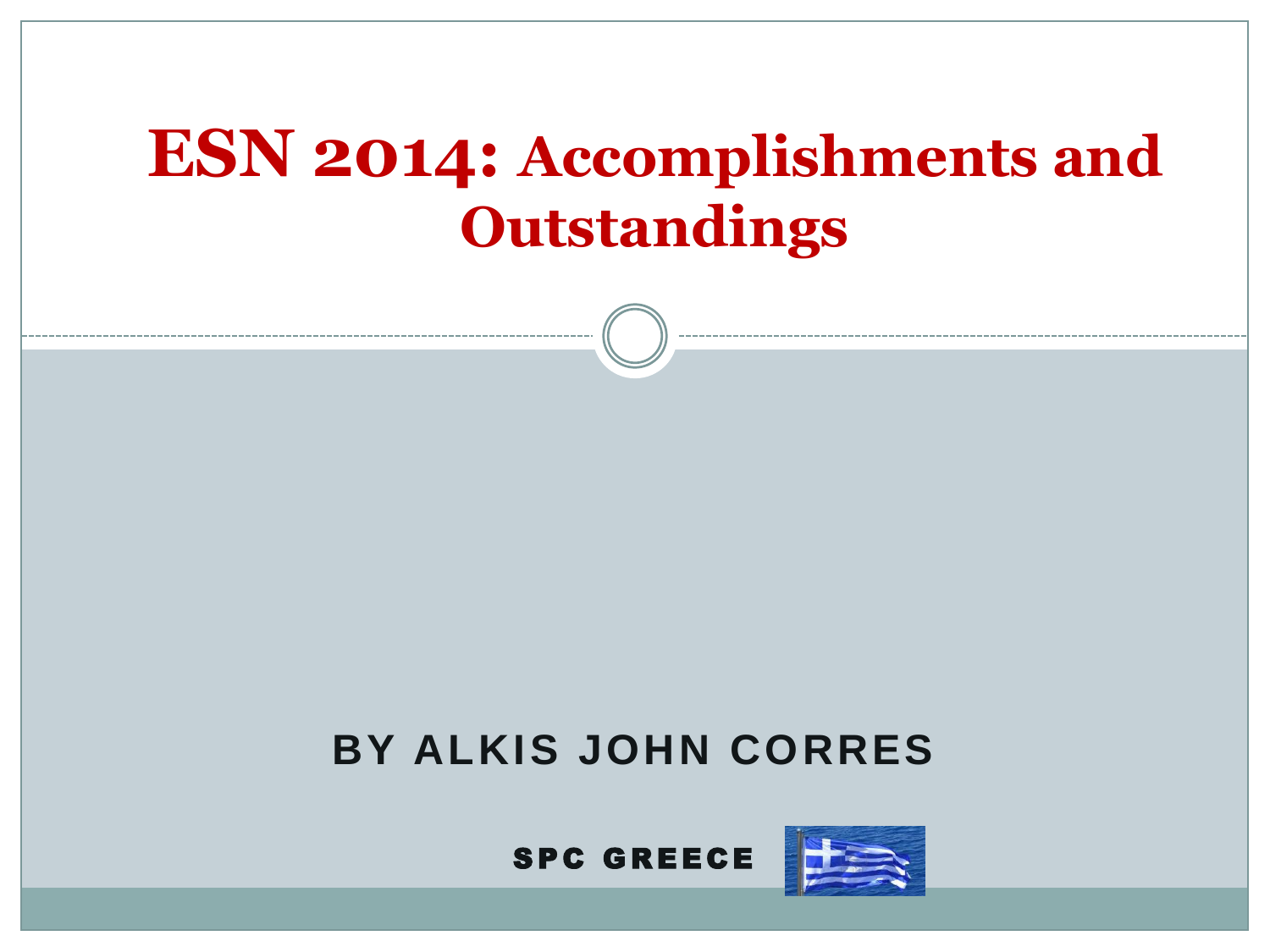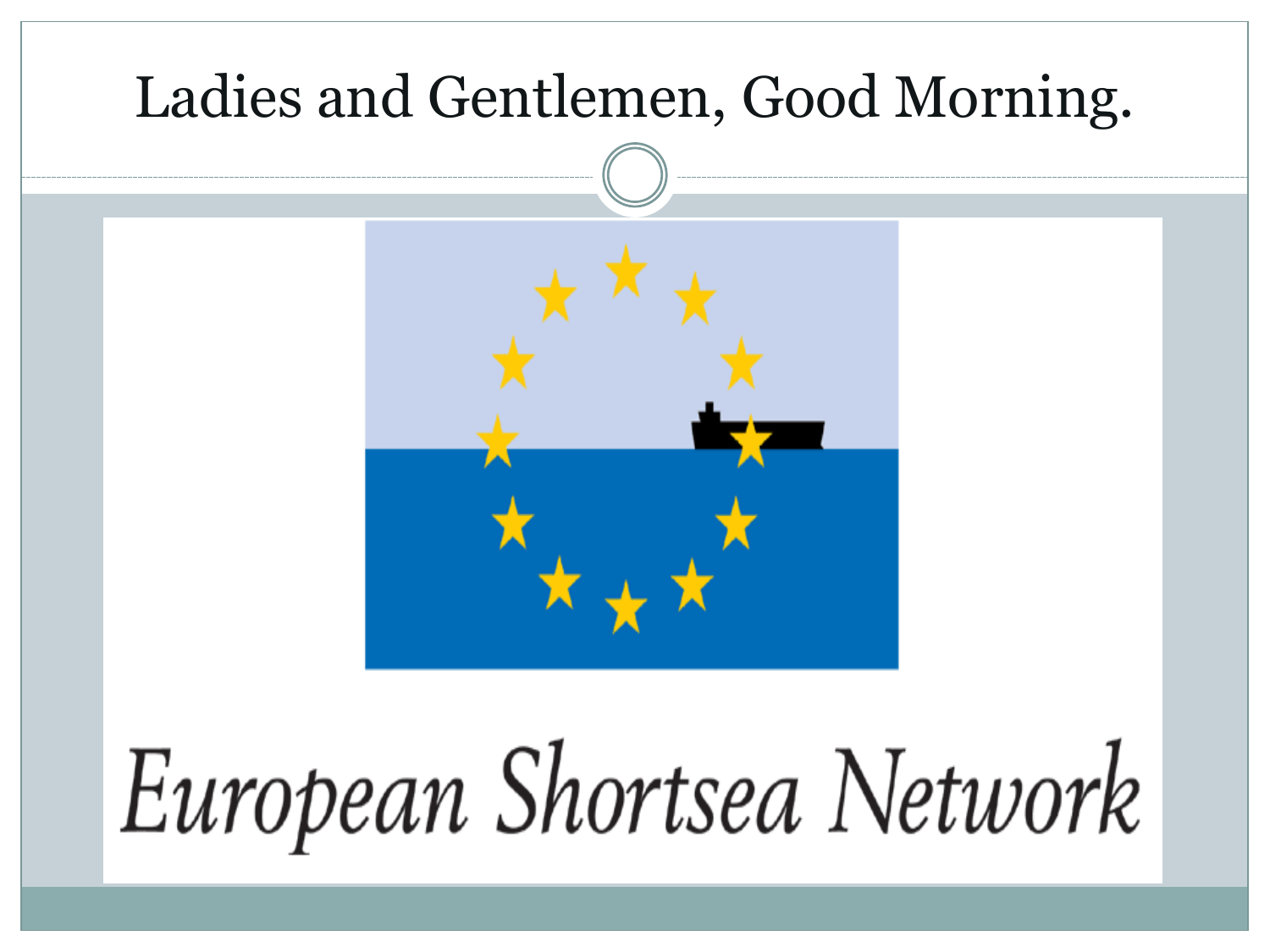# 2014 has been a very significant year for the ESN..

- The European Shortsea Shipping, despite its disadvantage to operate without the benefit of a single domestic market as in all other commercial blocks in the world, it has managed to hold its own.
- Today, no less than 27% of the entire maritime transport of the EU takes place within and between the national waters of its members, using more than 10,000 ships.
- Therefore any arguments to the tune "it has been around" for too long'', or ''not in fashion any more'' are irrelevant. The EU, like any other regional power, needs its own fleet to do the internal distribution.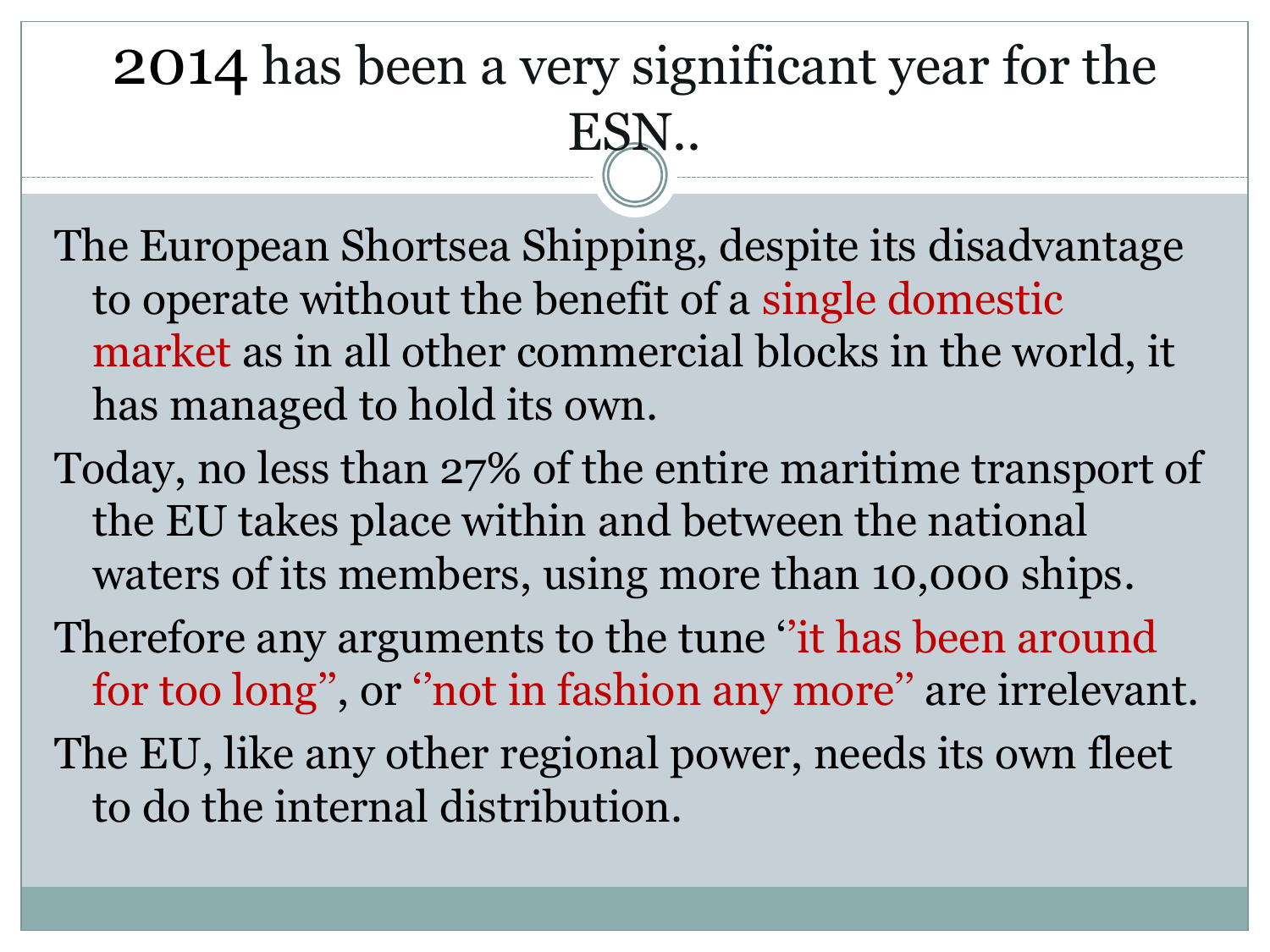Short Sea Shipping covers the entire periphery of the EU transporting people and goods safely and cheaply.

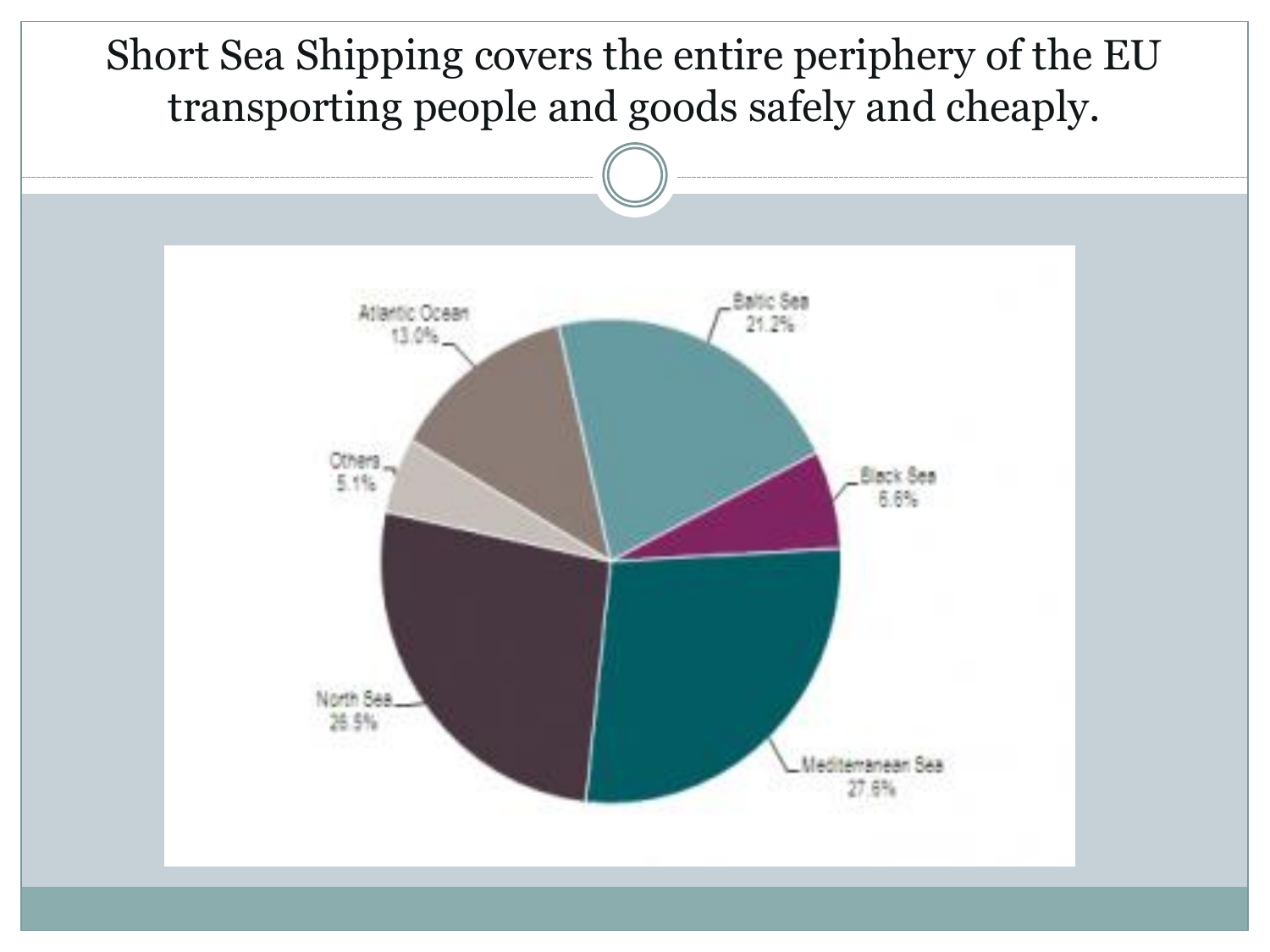#### Now let us turn our attention to **the Network**..

- Short Sea Shipping has managed to put together *and remarkably hold together for fifteen years* – a **pan-European network**.
- There aren't many sectors which have something similar to show and I doubt it if there is another one which has achieved that **without an EU budget**.
- Everyone familiar with the work taking place within DG MOVE and DG MARE can confirm that the Network has managed to be *everywhere* and it has been the main player **in defense of the ''Road to Sea''** initiative at national and intra-Community level.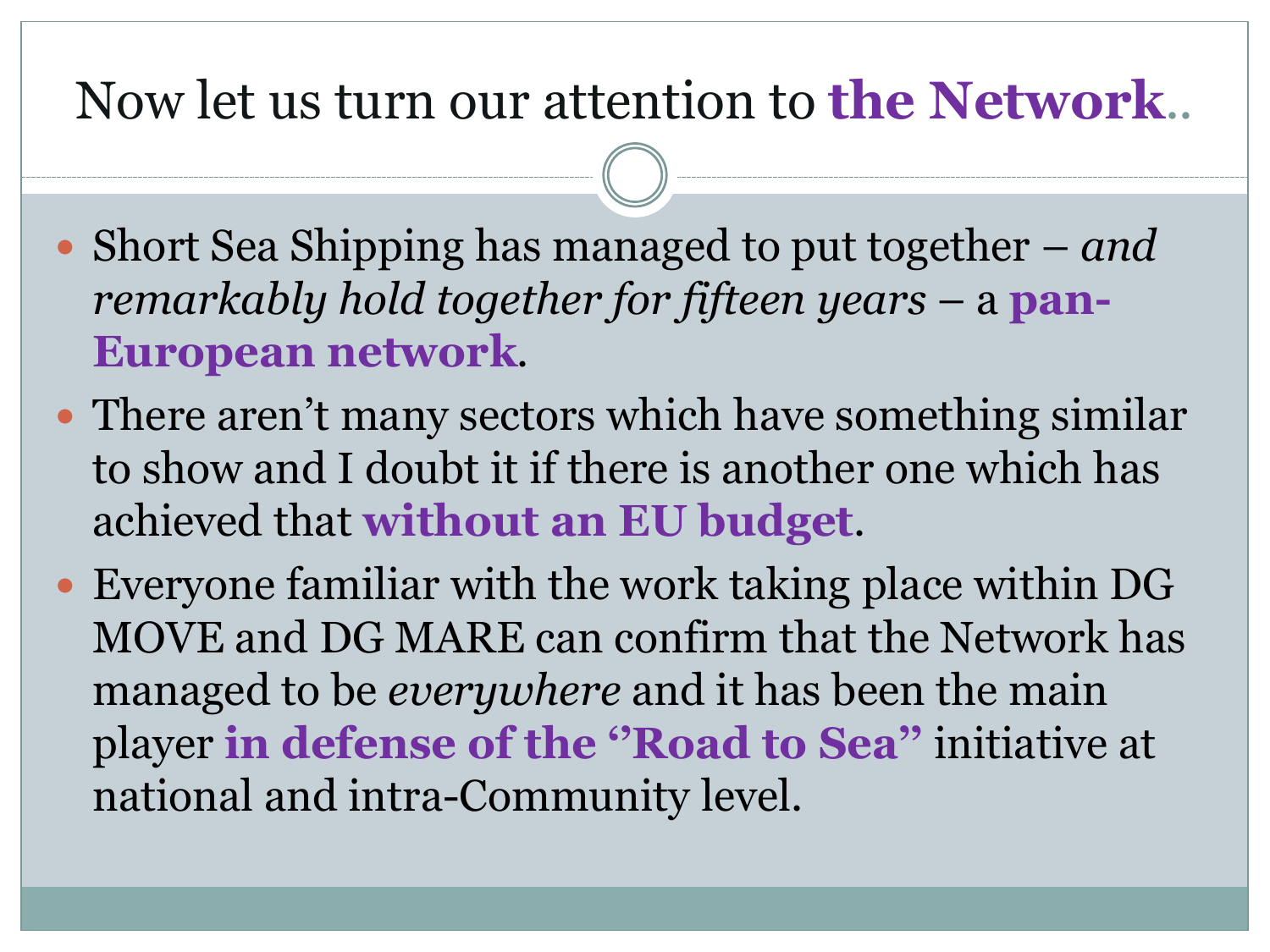One wonders how traffic jams would have been dealt with in absence of the continuous SSS promotion efforts.

Still without a budget, relying on the hard work and the feeble finances of its members, the ESN has made leaps forward.

- There is now a **Permanent Secretariat** of the ESN since last March in Piraeus powered by a team of six professionals ready to handle bigger and more complex business.
- There is a draft **Strategic Plan** since August showing the way ahead for the next five years.
- A lot of effort has gone towards reaching internal agreement concerning a **legal identity**, and soon
- There will be a part- time ESN **representative in Brussels**.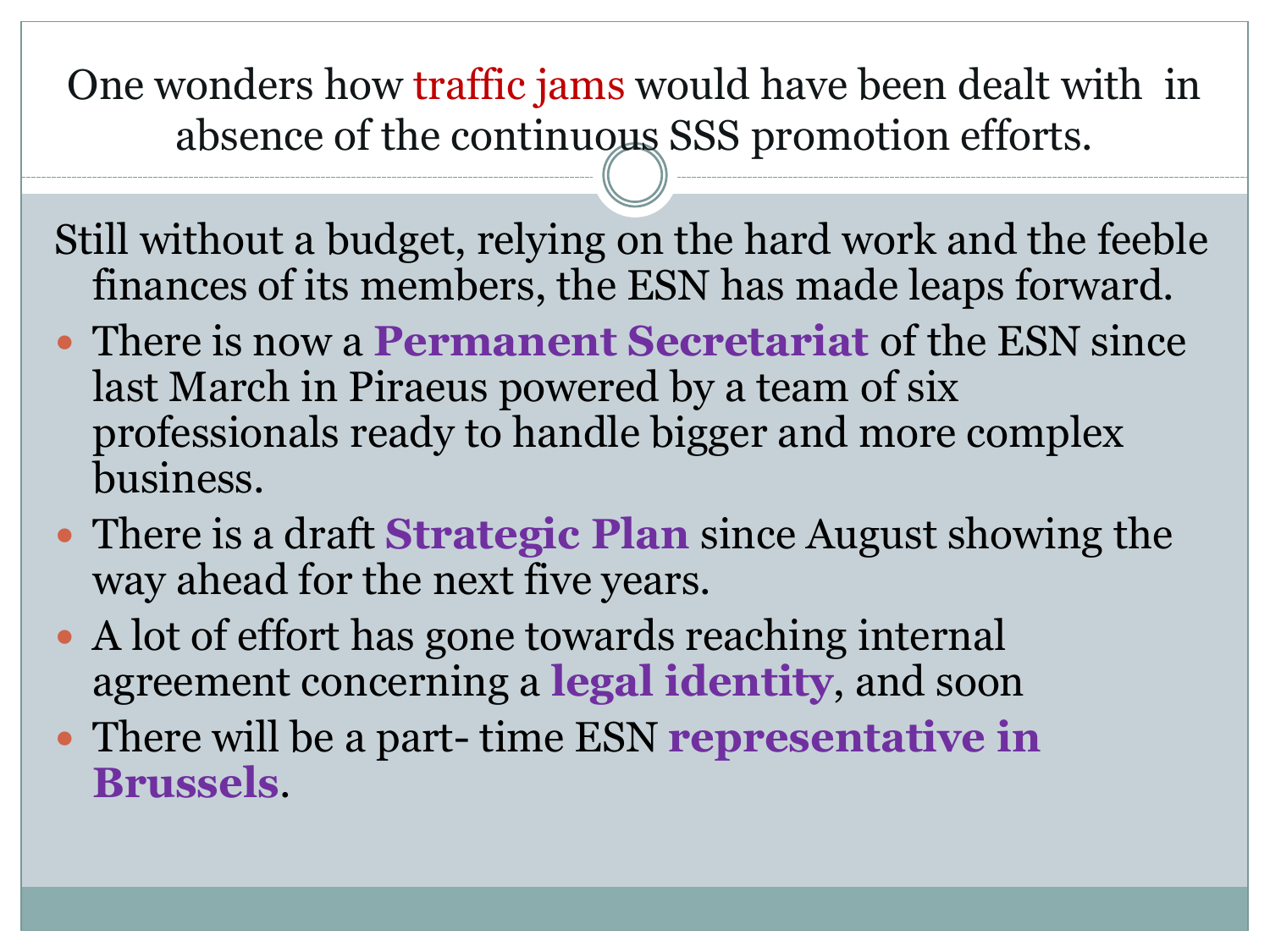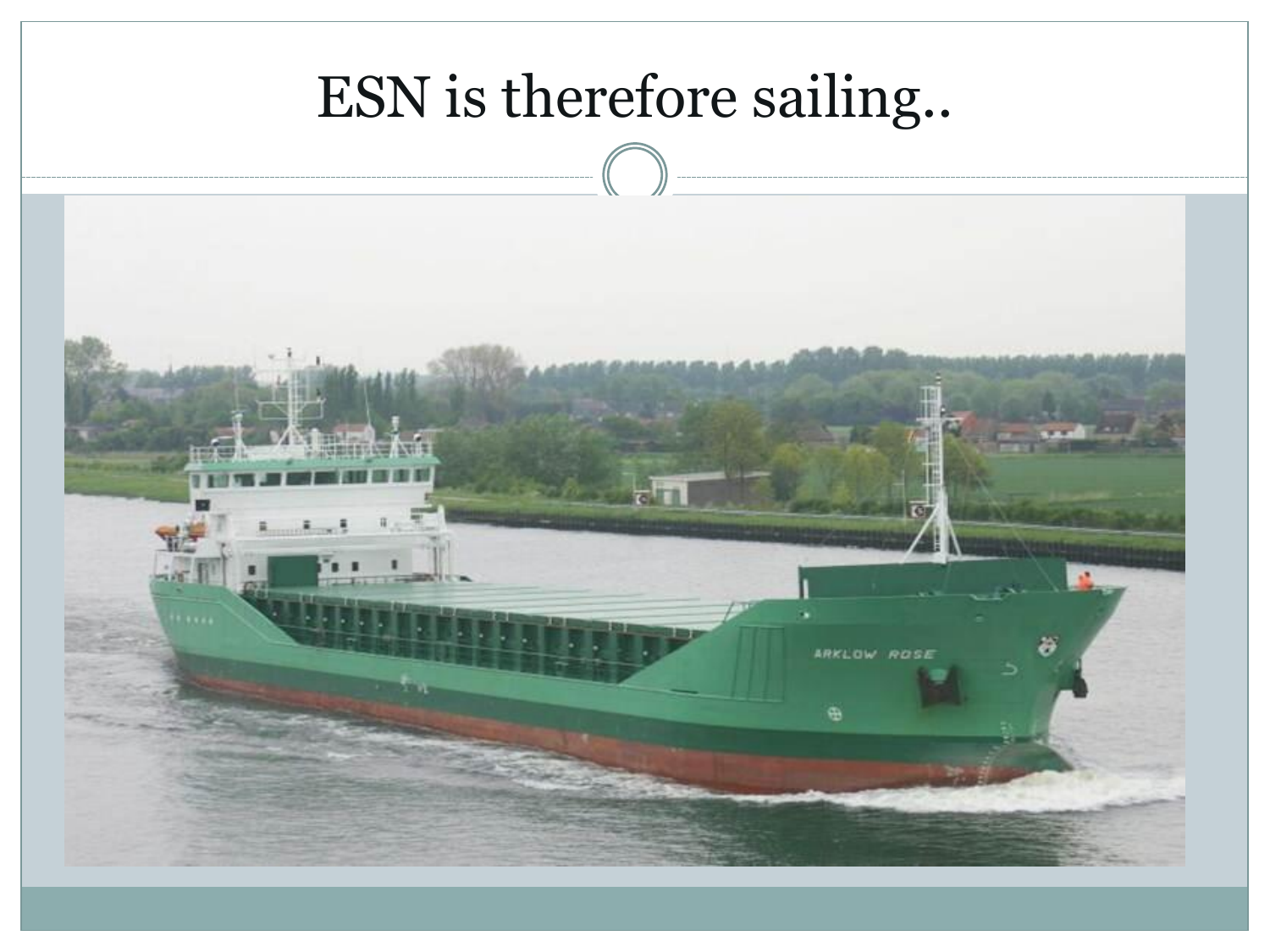#### **But what are really the longterm prospects for European Short Sea Shipping?**

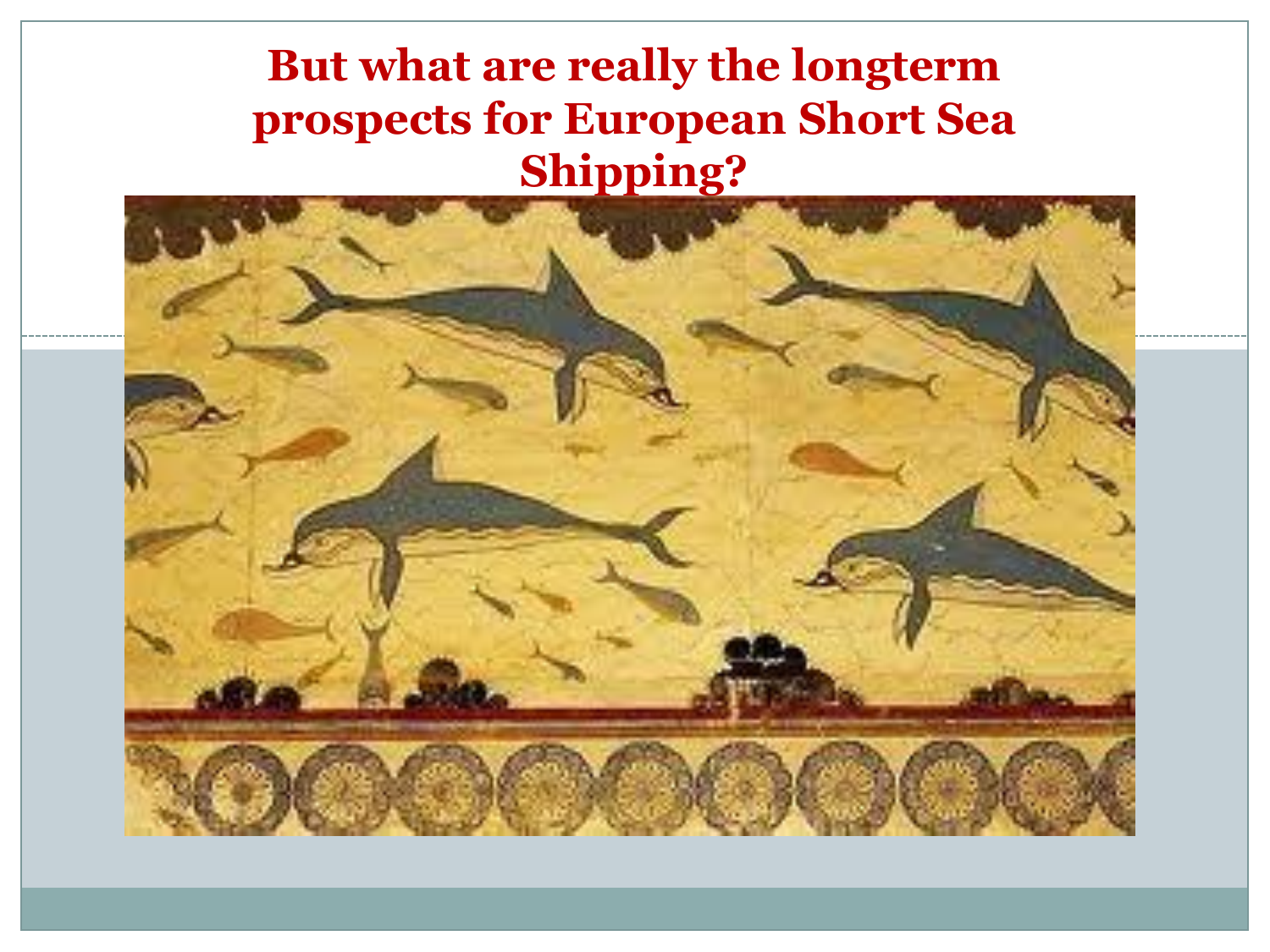It is fair to say that the regulatory framework has hardly changed the last twenty years. Let us briefly consider a few points.

- 1. European shipbuilding sadly continues to be in shambles largely as a result of the shipbuilding directives.
- 2. Most new ship orders are now placed abroad.
- 3. A significant section of the Shortsea fleet is quite old, meaning higher fuel consumption and more down time for repairs.
- 4. High age makes ship conversions to scrubber and LNG impossible.
- 5. Intra Community transport is open to all ships, while nobody is prepared to touch Regulation 3577/92 on Cabotage which still discourages tonnage interpenetration.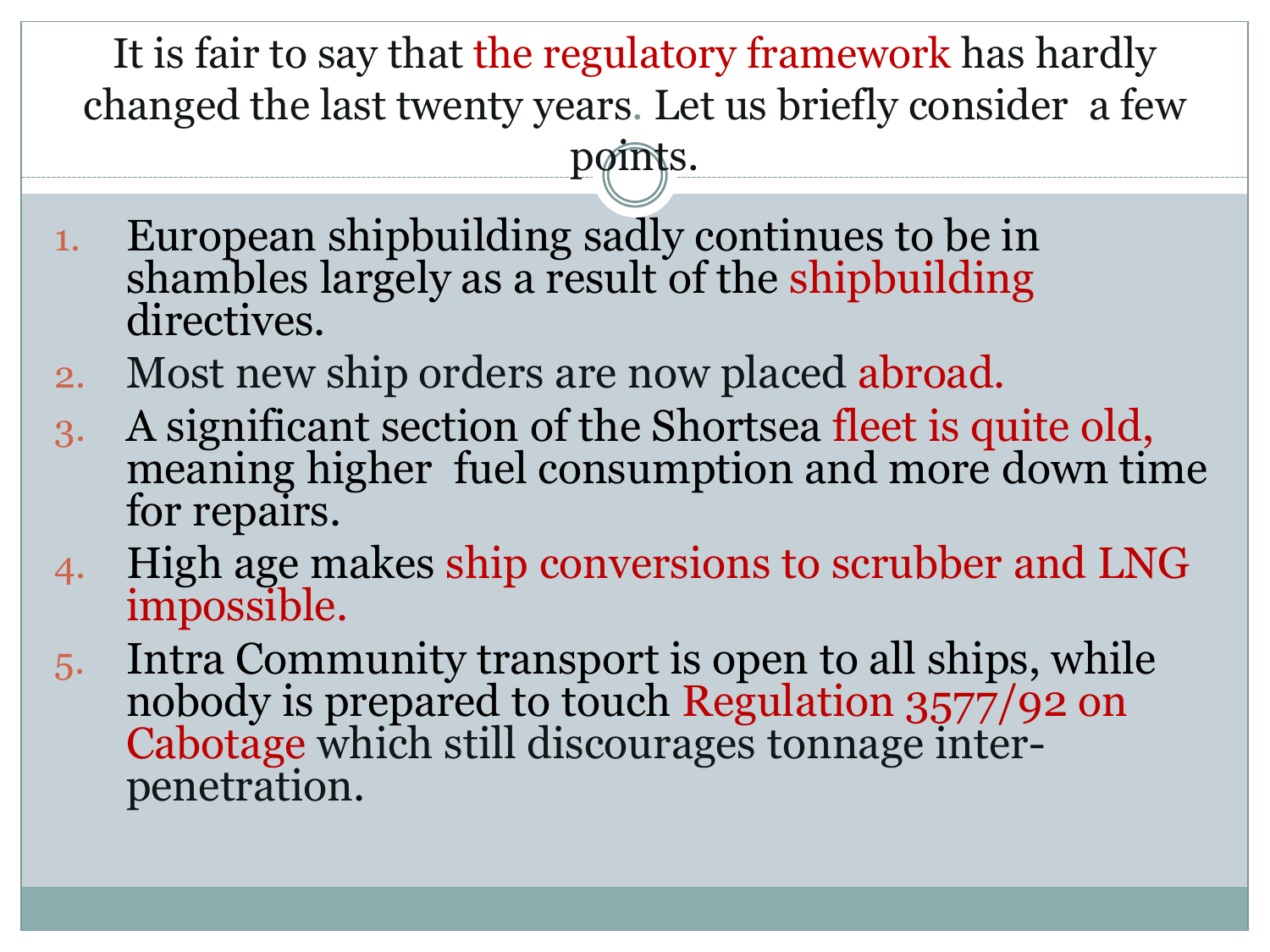The Network cannot do miracles, but it does have ideas which address the first four items.

- A serially produced generic shortsea ship design covering *most* ship types, coupled to..
- A novel production method able to reduce the manhours needed by  $1/3^{rd}$  which..
- ..will also be allowing for minimal occupancy of the building berth, thereby..
- …offering an ideal platform for the EU's dream of an LNG powered shortsea fleet within a 25 years' span.
- This can revitalize Europe's shipbuilders by bridging today's cost gap.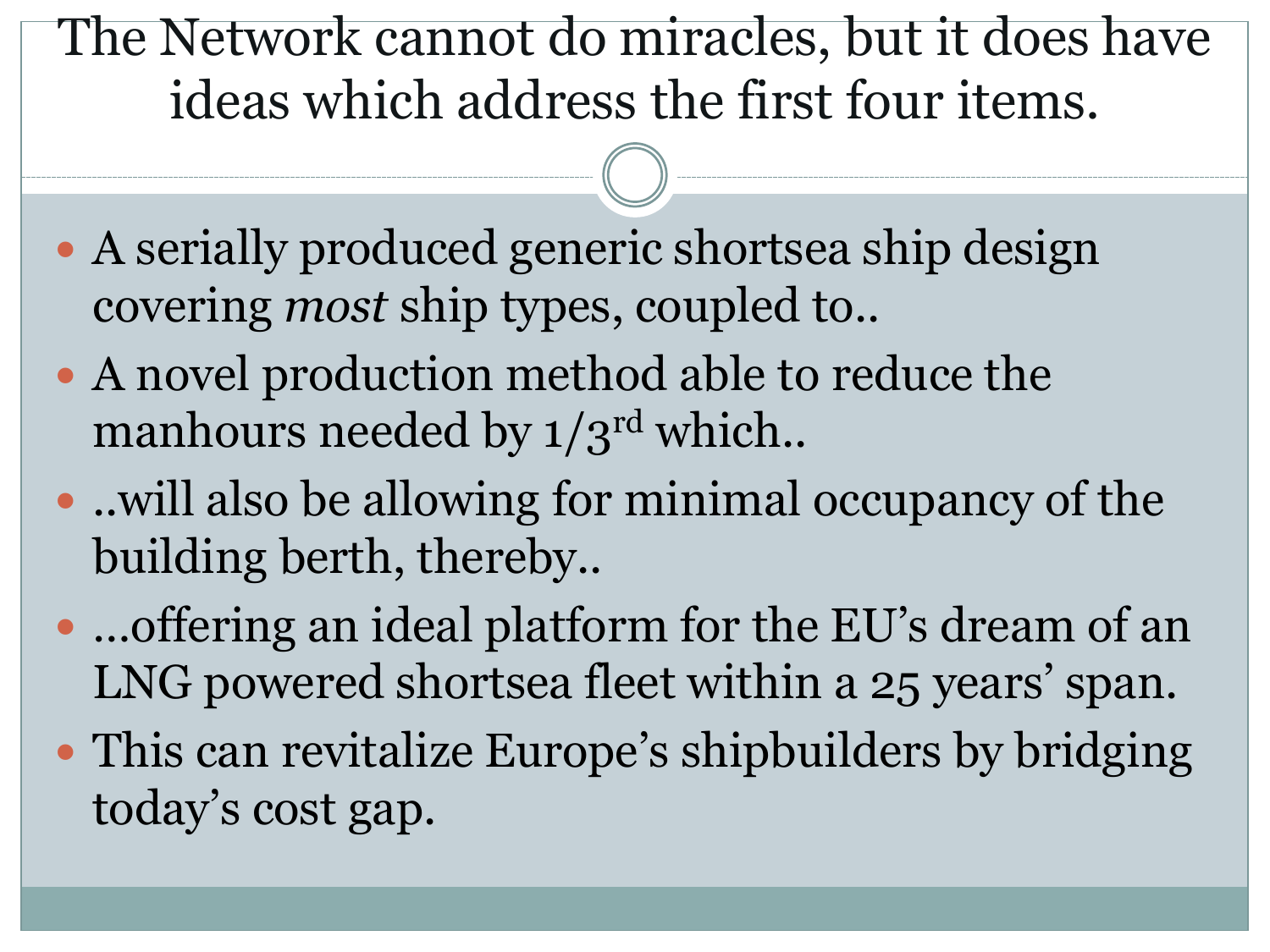#### Details about this idea will be available soon in the context of Horizon 2020.





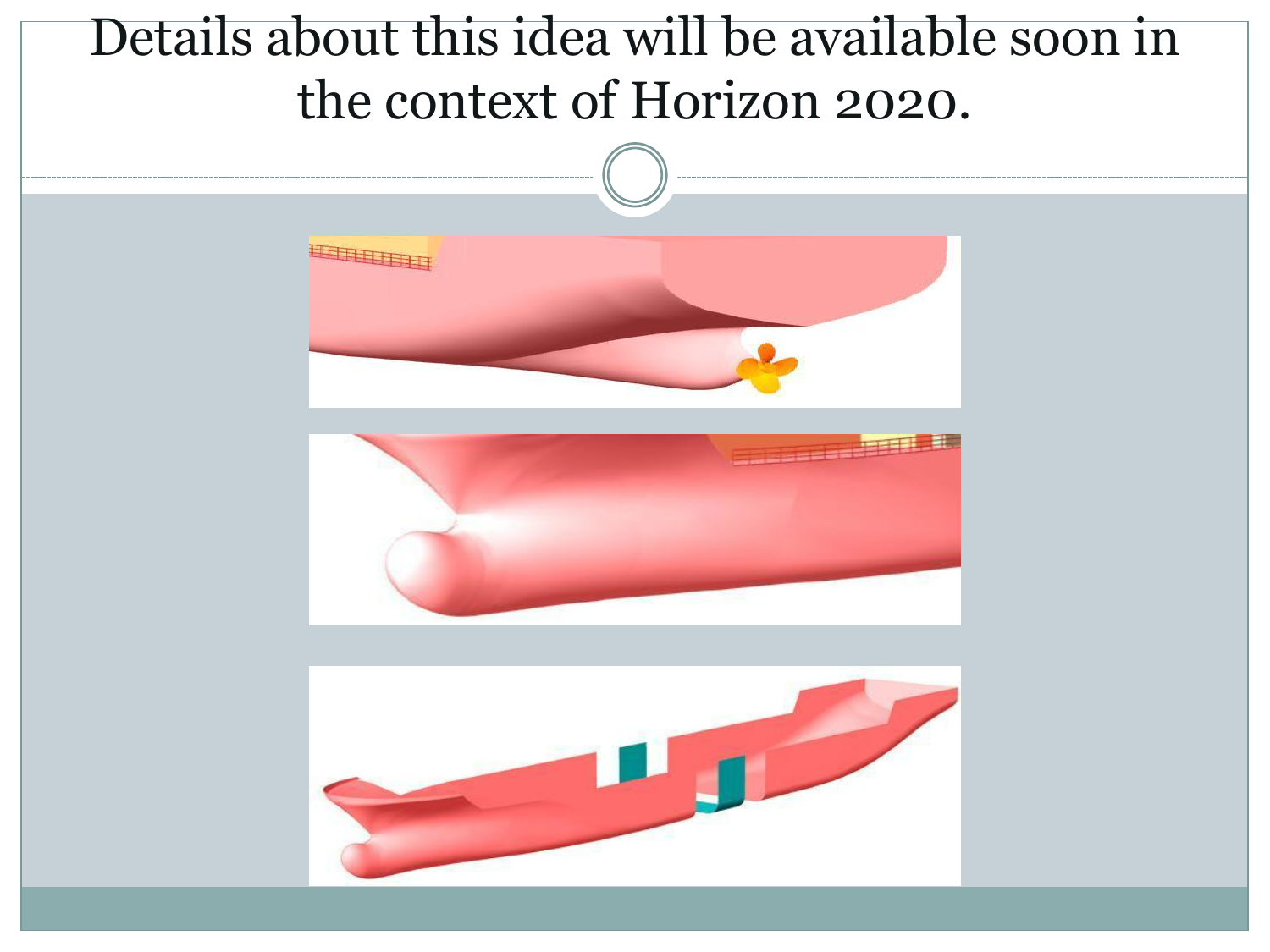## This plan however needs longterm committment and support, i.e.

- Easily accessible, low interest, long term finance.
- Green logic throughout the logistic chains.
- A European Scrap and Build program, and
- Resources to EU shipyards to return to production.

All that of course if the EU feels the need to have a SSS fleet in future. In my view, it better does, otherwise it would risk a complete collapse of its marine distribution network in case of war.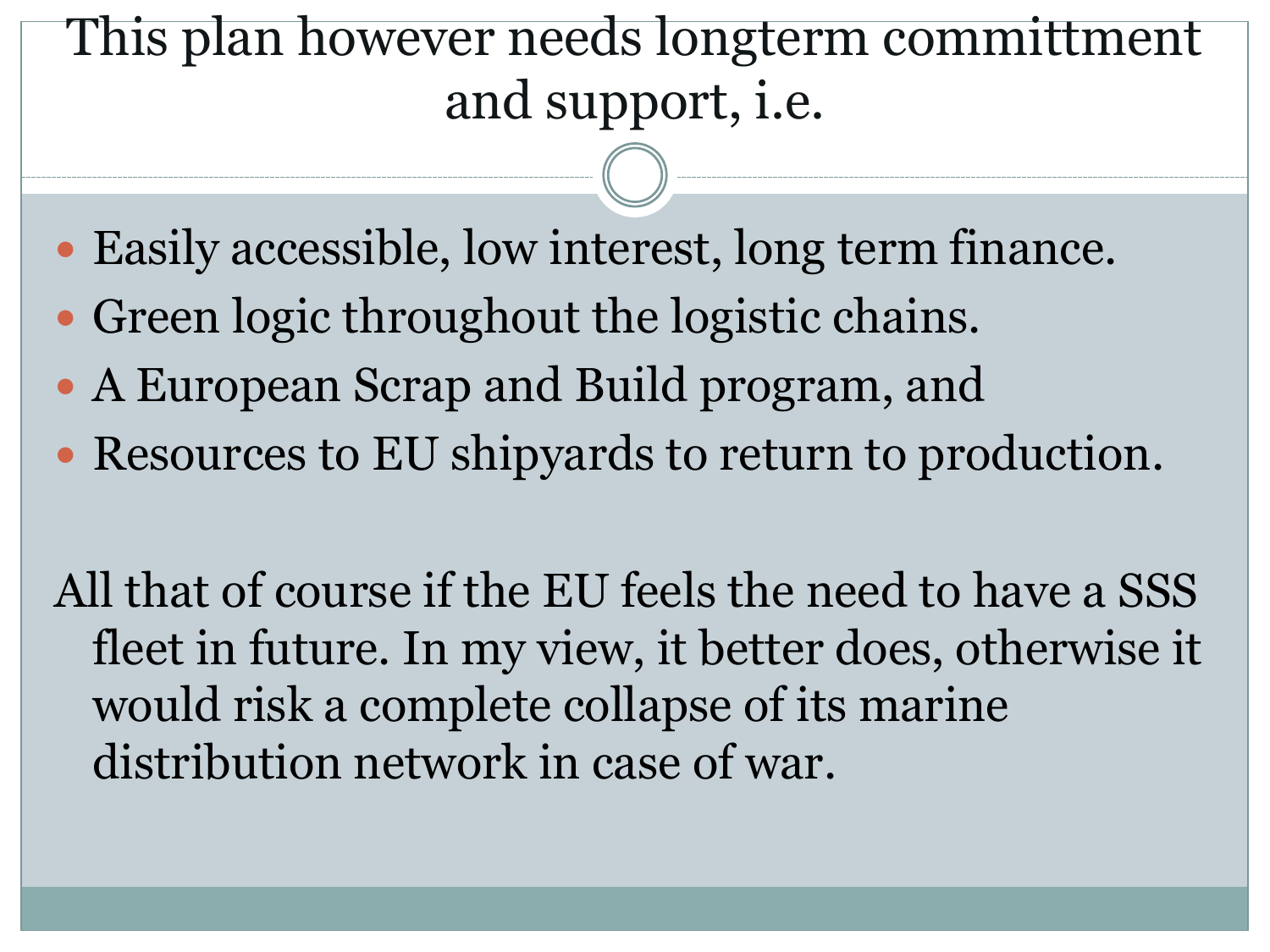### Last but not least,

European flag operators, by paying crew salaries and social security contributions in euro, are at disadvantage vis-à-vis operators from third countries paying low salaries and other charges in soft currencies while earning freight income in euro trading between EU member states.

*We, the SSS people and the Commission need to get together to discuss these things.* The Focal Points and the Network, are the natural counterparts for such exchanges, not other associations concerned primarily with deep sea interests.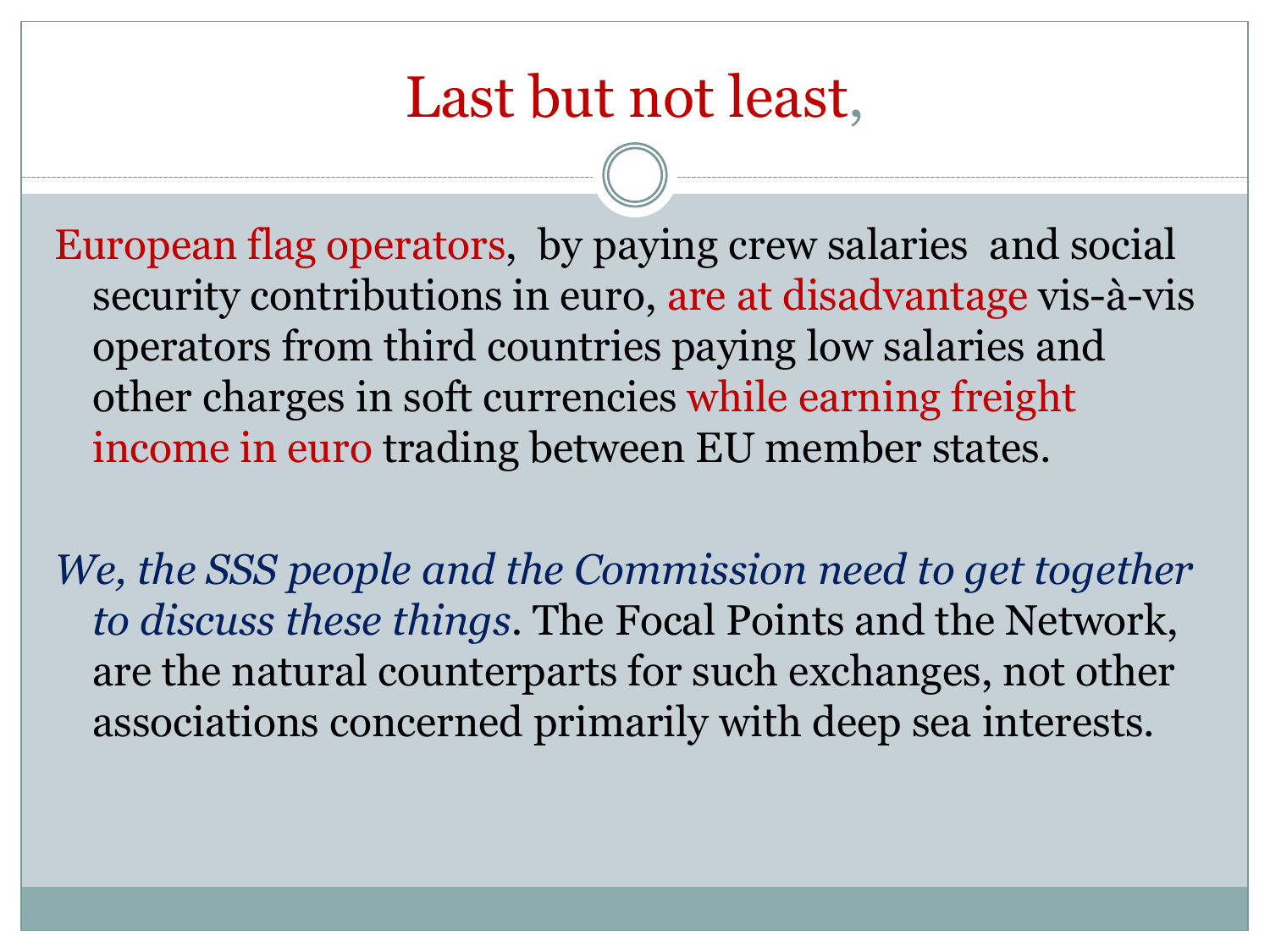#### In my capacity as ex-Chairman of ESN..

..I would like to extend the thanks of all ESN members to DG MOVE for its trust and support throughout the execution of the project ''ESN: The Way Forward''.

The project has now been successfully concluded and we shall be looking forward to further cooperation with an eye to bridging our own work with other R+D as for example the **SuperGreen.**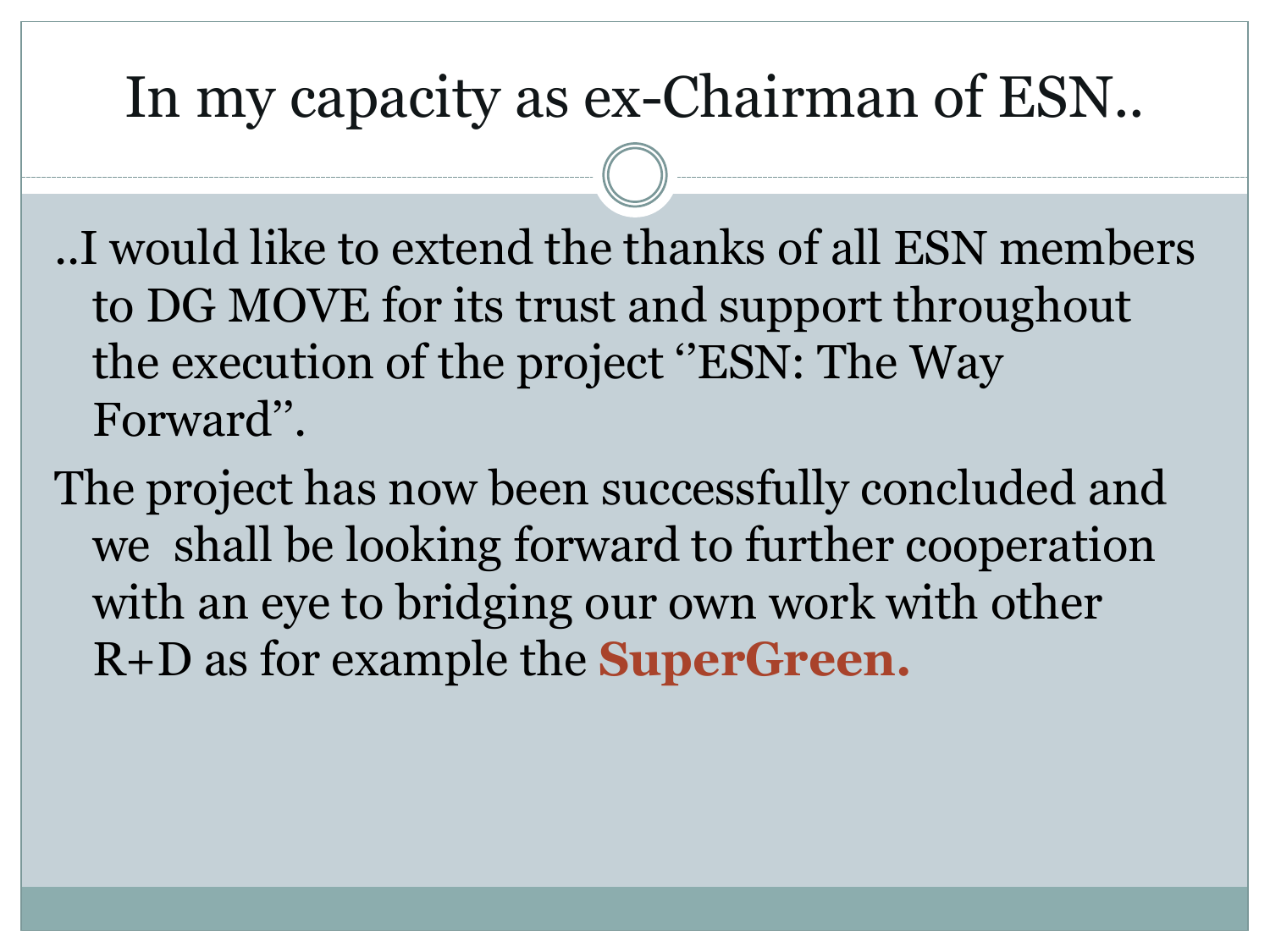## In the meantime..

- We shall be meeting with representatives of the European Parliament next December in Brussels,
- We are starting a new multilateral policy of cooperation with institutional players such as ESPO, ECASBA, ECSA, ESC and other participants active in the EU transport policy scene.
- We are actively participating in the European Sustainable Shipping Forum and we are organizing..
- .. a centralized Pan- European liner database which we are planning to include multimodal connections.